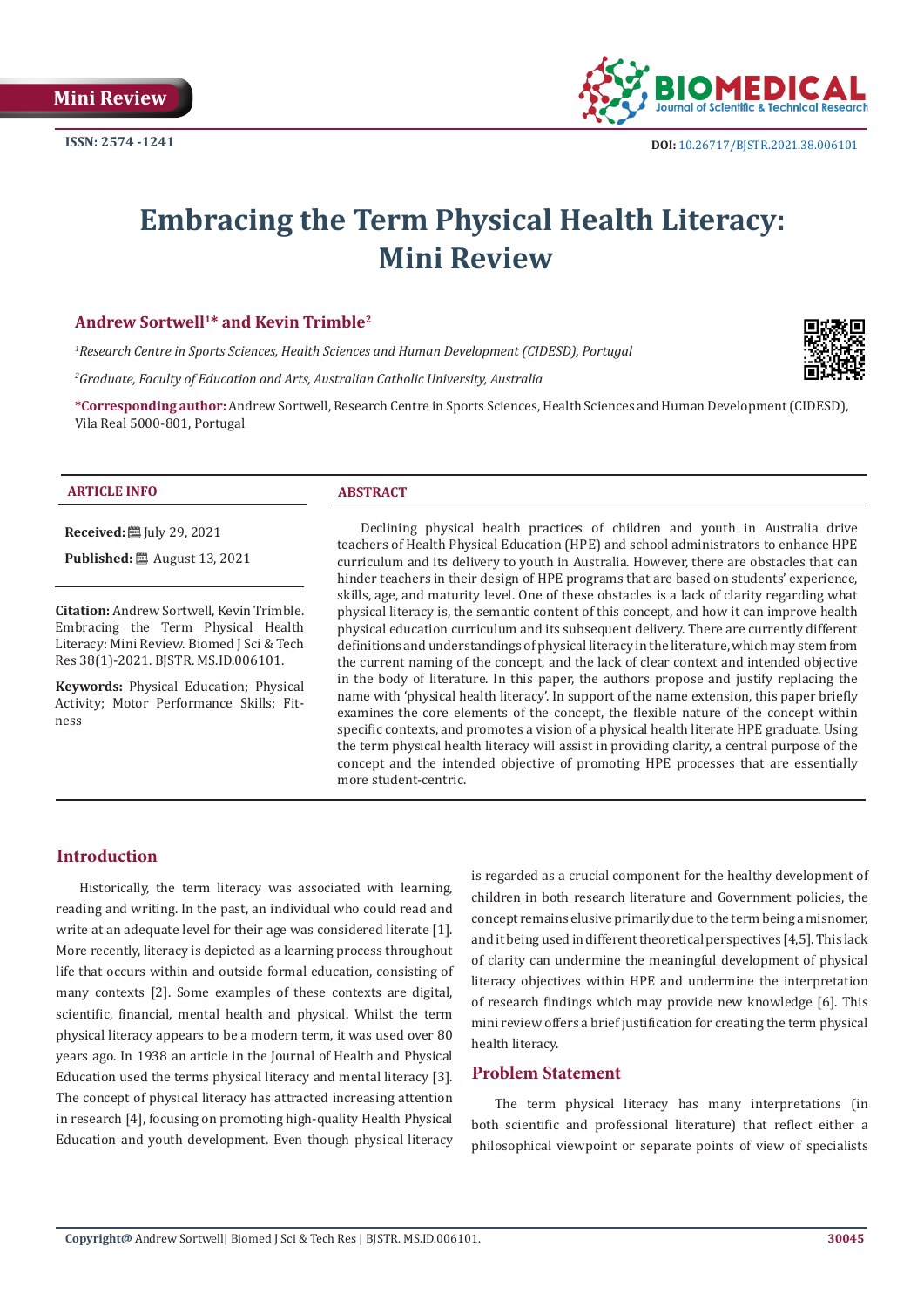[7]. Specialist viewpoints emerge from various branches of scientific knowledge such as physical education, medicine, exercise science, and health sciences. This diversity of interpretation of the term physical literacy creates many dilemmas. In examining this problem, one must explore the nature of physical literacy and the appropriateness of using the term. This exploration encompasses its foundation, the medical and biological bases, the intended purpose, and its context. This mini review endeavors to remedy this by proposing and justifying the use of the term physical health literacy.

## **Focus Questions**

This mini review aims to ignite a conversation over the suitability of the term physical literacy by briefly discussing the core attributes of the physical literacy construct, as reflected in the contemporary literature. This paper also explores and briefly discusses four focus questions: What are the (a) guiding principles; (b) educational, health and biological bases; (c) purposes and contexts for using the term of physical literacy; and (d) justification for using the term physical health literacy?

## **Research Methods**

Scientific and professional literature was retrieved from the following:

- 1. Education Research Complete;
- 2. MEDLINE (via PubMed);
- 3. ScienceDirect;
- 4. Scopus; and
- 5. Sport Discus.

No particular start date was adopted, and the last search was conducted on 20 December 2020. These education, sport and health databases were found to be relevant to the topic and increased the probability that all relevant papers have been located [8]. The search strategy included the following terms: physical literacy, motor performance skills, health physical education, movement literacy, and fundamental movement skills. The criteria for inclusion in this review were publications in the English language until the date last searched, i.e., 20 December 2020. The following exclusion criteria were adopted:

- a) Papers not including the definition.
- b) Papers that made no reference to physical literacy in the full body of text.

# **Findings**

In considering the numerous definitions of physical literacy, it becomes clear that this concept is usually presented syncretic ally by academic scholars. While the interpretation of physical literacy varies in literature, it tends to have some alignment with the definition offered by Whitehead [9] notes, ''the motivation, confidence, physical competence, knowledge and understanding to value and take responsibility for engagement in physical activities for life''. This definition has evolved through the lens of physical education with the underlying core purpose to improve healthrelated quality of life and wellbeing [9,10]. In addition, healthrelated quality of life and wellbeing are multi-dimensional terms that are holistic and include physical, cognitive, emotional, and social functioning [11].

Over the last ten years the definitions of physical literacy have been frequently debated in published papers to develop some clarity [4,6,8,12], however the term itself also poses challenges [4,5]. The word 'physical' within the term provides little insight into the specific context since the word 'physical' has many meanings across branches of scientific knowledge. The term or name of a concept should disclose or provide insight into what the concept determines or reflect its underlying core basis. By extension, we coin the term "physical health literacy". The addition of the word 'health' provides the area of scientific knowledge and domain in which the word physical relates. Additionally, the word 'healthy' also reflects the underlying purpose, to improve health-related quality of life and wellbeing. The extension of the term using the word 'health' also implies that physical health literacy is a relative concept [13]. The relative nature of health provides flexibility which allows the expression of the term in relation to the uniqueness of the potentialities within the environment in which the population live. Using this relevant and agile term, physical health literacy, also future proofs the term as individual needs and their environment may change into the future.

Whilst defining physical health literacy is not technically within the scope of this review, we briefly propose a new definition that encapsulates Whitehead's (2001) [9] definition and allows adaptability to a range of current and future contexts. We offer the following definition: physical health literacy is the multifaceted foundation of lifelong engagement in physical activity (see Figure 1). It's about knowing the importance of physical activity for health and wellbeing; possessing the being competent and confident in a range of movement skills; possessing the motor performance skills and cognitive skills to be creative movers to adapt to changing conditions of the external environment and life challenges; attitudes and communication skills that promote engagement and appropriate help-seeking.

The articulated definition and the proposed term physical health literacy may lead to greater clarity of the concept, whilst gaining greater acceptance by scholars of developing local, regional, or national visions of what is means to be physical health literate. If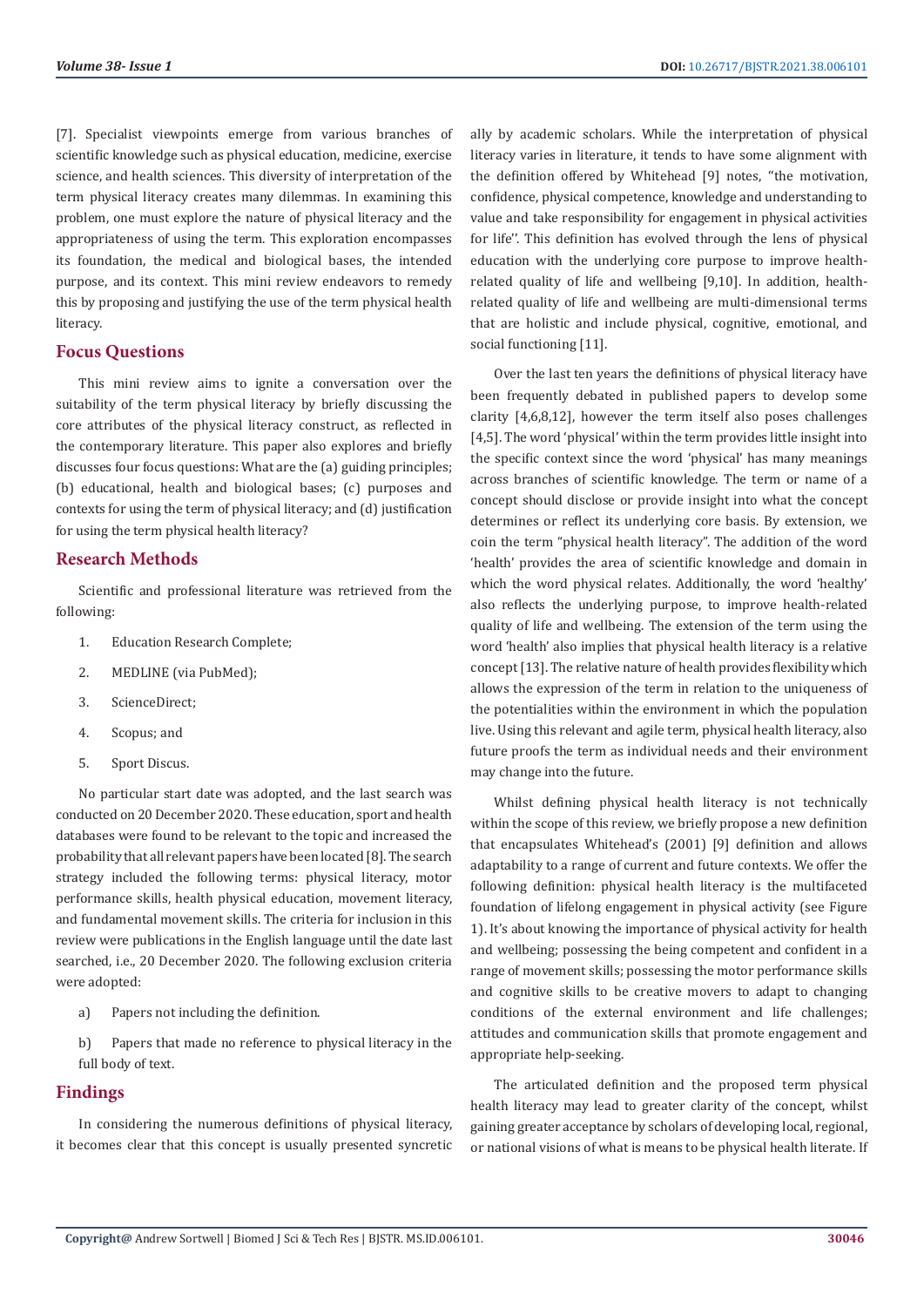adopted, also it is hoped that it will support educational authorities developing relevant standards for physical health development and physical fitness across various stages and groups of the population. Moreover, it is also hoped that there will be an equitable appraisal

of physical health characteristics parameters that are determined within context, which will ensure the development of a studentbased approach in health and physical education across K-12 [14].



**Figure 1:** Physical health literacy - the multifaceted foundation of lifelong engagement in physical activity.

## **Conclusion**

Based on the exploration of the literature, the term physical health literacy is a more appropriate global term which is flexible and can be adapted to different contexts and population groups. Furthermore, our review reinforces the importance of the need for the concept physical health literacy to be viewed through the needs of the individual or population, the context of the setting, whilst acknowledging these change throughout life.

# **Conflict of Interest**

The authors declare no conflict of interest, financial or otherwise.

#### **References**

- 1. Réka Vágvö[lgyi, Andra Coldea, Thomas Dresler, Josef Schrader, Hans-](https://pubmed.ncbi.nlm.nih.gov/27891100/)[Christoph Nuerk \(2016\) A Review about Functional Illiteracy: Definition,](https://pubmed.ncbi.nlm.nih.gov/27891100/)  [Cognitive, Linguistic, and Numerical Aspects. Frontiers in psychology 7:](https://pubmed.ncbi.nlm.nih.gov/27891100/)  [1617-1617.](https://pubmed.ncbi.nlm.nih.gov/27891100/)
- 2. [Hanemann U \(2015\) Lifelong literacy: Some trends and issues in](http://www.unesco.org/new/fileadmin/MULTIMEDIA/FIELD/Santiago/pdf/Hanemann-Lifelong-Literacy.pdf)  [conceptualising and operationalising literacy from a lifelong learning](http://www.unesco.org/new/fileadmin/MULTIMEDIA/FIELD/Santiago/pdf/Hanemann-Lifelong-Literacy.pdf)  [perspective. International Review of Education 61\(3\): 295-236](http://www.unesco.org/new/fileadmin/MULTIMEDIA/FIELD/Santiago/pdf/Hanemann-Lifelong-Literacy.pdf)
- 3. [Roetert E Paul, Kriellaars Dean, Ellenbecker Todd S, Richardson Cheryl](https://eric.ed.gov/?id=EJ1125186)  [\(2017\) Preparing Students for a Physically Literate Life. Journal of](https://eric.ed.gov/?id=EJ1125186)  [Physical Education, Recreation & Dance 88: 57-62.](https://eric.ed.gov/?id=EJ1125186)
- 4. [Quennerstedt M, L McCuaig, A Mårdh \(2020\) The fantasmatic logics of](https://www.researchgate.net/publication/342907822_The_fantasmatic_logics_of_physical_literacy)  [physical literacy. Sport, Education and Society :1-16.](https://www.researchgate.net/publication/342907822_The_fantasmatic_logics_of_physical_literacy)
- 5. [Lynch T, GJ Soukup \(2016\) "Physical education", "health and physical](https://www.tandfonline.com/doi/full/10.1080/2331186X.2016.1217820) [education", "physical literacy" and "health literacy": Global nomenclature](https://www.tandfonline.com/doi/full/10.1080/2331186X.2016.1217820) [confusion. Cogent Education 3\(1\): 1217820.](https://www.tandfonline.com/doi/full/10.1080/2331186X.2016.1217820)
- 6. [Lowri C Edwards, Anna S Bryant, Richard J Keegan, Kevin Morgan,](https://www.ncbi.nlm.nih.gov/pmc/articles/PMC5215133/) [Anwen M Jones \(2017\) Definitions, Foundations and Associations of](https://www.ncbi.nlm.nih.gov/pmc/articles/PMC5215133/) [Physical Literacy: A Systematic Review. Sports medicine \(Auckland, N.Z.\)](https://www.ncbi.nlm.nih.gov/pmc/articles/PMC5215133/) [47\(1\): 113-126.](https://www.ncbi.nlm.nih.gov/pmc/articles/PMC5215133/)
- 7. Pot N, M Whitehead, E Durden-Myers (2018) Physical Literacy from Philosophy to Practice. Journal of Teaching in Physical Education 37: 1-6.
- 8. [Mittal N, M Goyal, P Mittal \(2017\) Understanding and Appraising](https://pubmed.ncbi.nlm.nih.gov/28872991/) [Systematic Reviews and Meta-Analysis. Journal of Clinical Pediatric](https://pubmed.ncbi.nlm.nih.gov/28872991/) [Dentistry 41: 317-326.](https://pubmed.ncbi.nlm.nih.gov/28872991/)
- 9. [Whitehead M \(2001\) The Concept of Physical Literacy. European Journal](https://www.tandfonline.com/doi/abs/10.1080/1740898010060205) [of Physical Education 6\(2\): 127-138.](https://www.tandfonline.com/doi/abs/10.1080/1740898010060205)
- 10. [Whitehead M \(1990\) Meaningful Existence, Embodiment and Physical](https://onlinelibrary.wiley.com/doi/abs/10.1111/j.1467-9752.1990.tb00219.x) [Education. Journal of philosophy of education 24\(1\): 3-14.](https://onlinelibrary.wiley.com/doi/abs/10.1111/j.1467-9752.1990.tb00219.x)
- 11. [Roman Sosnowski, Marta Kulpa, Urszula Ziętalewicz, Jan Karol Wolski,](https://www.ncbi.nlm.nih.gov/pmc/articles/PMC5510334/) [Robert Nowakowski, et al. \(2017\) Basic issues concerning health-related](https://www.ncbi.nlm.nih.gov/pmc/articles/PMC5510334/) [quality of life. Central European journal of urology 70\(2\): 206-211.](https://www.ncbi.nlm.nih.gov/pmc/articles/PMC5510334/)
- 12. [Katie Cornish, Gloria Fox, Trina Fyfe, Erica Koopmans, Anne Pousette,](https://bmcpublichealth.biomedcentral.com/articles/10.1186/s12889-020-09583-8) [et al. \(2020\) Understanding physical literacy in the context of health: a](https://bmcpublichealth.biomedcentral.com/articles/10.1186/s12889-020-09583-8) [rapid scoping review. BMC Public Health 20\(1\): 1569.](https://bmcpublichealth.biomedcentral.com/articles/10.1186/s12889-020-09583-8)
- 13. Walton RM (2001) Establishing reference intervals: Health as a relative concept. Seminars in Avian and Exotic Pet Medicine 10(2): 66-71.
- 14. Germanov GN, AE Stradze, IA s Sabirova (2018) Physical education concepts in context of human resource development theory. Teoriya i Praktika Fizicheskoy Kultury p. 47-50.